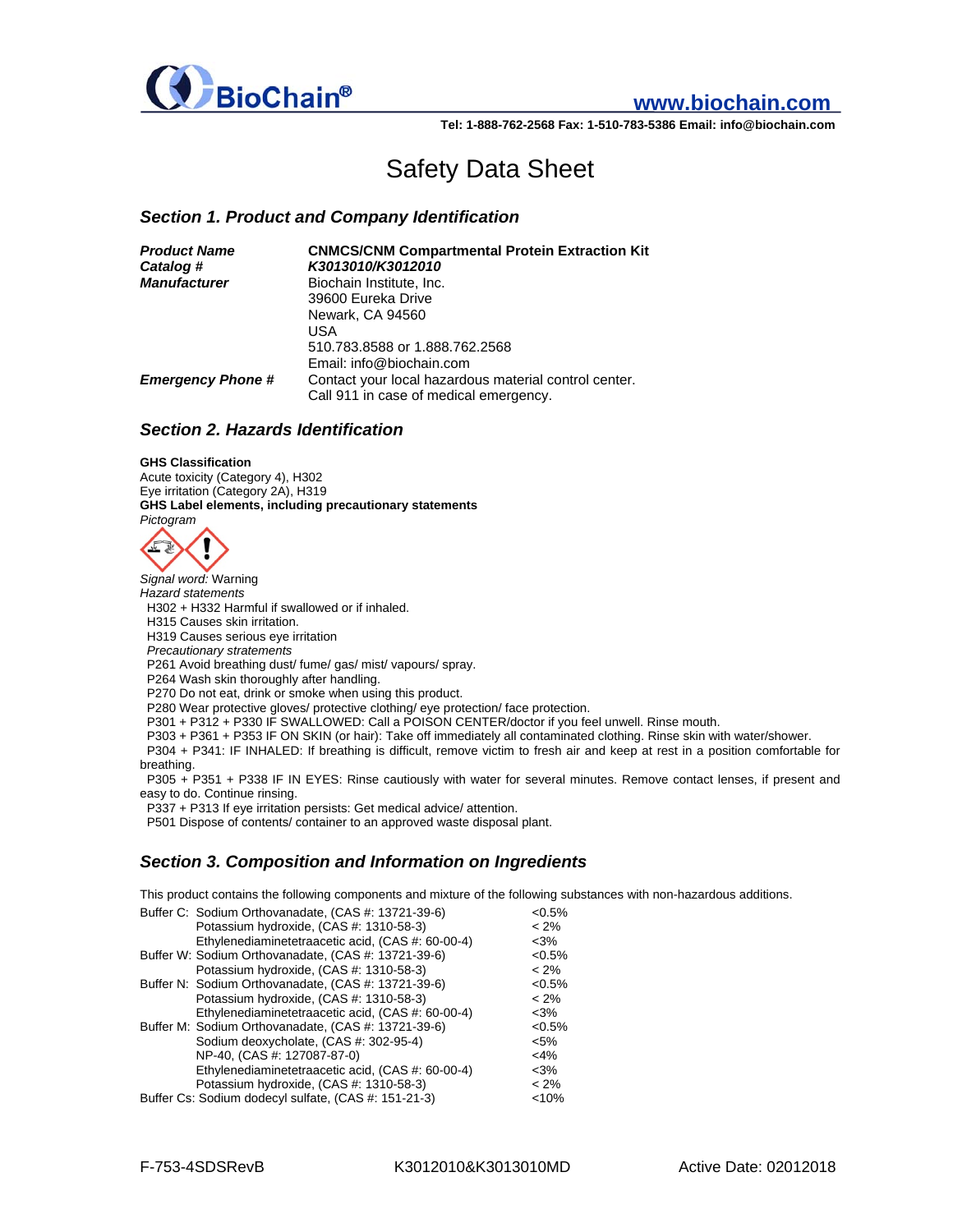

# **www.biochain.com**

**Tel: 1-888-762-2568 Fax: 1-510-783-5386 Email: info@biochain.com**

| Ethylenediaminetetraacetic acid. (CAS #: 60-00-4) | $<$ 3%   |
|---------------------------------------------------|----------|
| Sodium Orthovanadate, (CAS #: 13721-39-6)         | $<0.5\%$ |
| 50 X PI: AEBSF, (CAS #: 30827-99-7)               | $<0.5\%$ |

# *Section 4. First Aid Measures*

**Skin:** Itching or burning of the skin. Immediately flush the skin with plenty of water while removing contaminated clothing and shoes. Get immediate medical attention. Wash contaminated clothing before reuse.

*Eye*: Eye irritation. Flush immediately with large amounts of water for at least 15 minutes. Eyelids should be held away from the eyeball to ensure thorough rinsing. Get immediate medical attention.

*Inhalation*: Remove exposed person from source of exposure to fresh air. If not breathing, clear airway and start cardiopulmonary resuscitation (CPR). Avoid mouth-to-mouth resuscitation.

*Ingestion*: Get immediate medical attention. Do not induce vomiting unless directed by medical personnel.

## *Section 5. Fire Fighting Measures*

*Extinguishing media:* water spray, carbon dioxide, dry chemical or appropriate foam. *Special firefighting procedures:* wear self-contained breathing apparatus and protective clothing to prevent contact with skin and eyes.

## *Section 6. Accidental Release Measures*

Keep unnecessary people away; isolate hazard area and deny entry. Small spills: Absorb with an inert dry material and place in an appropriate waste disposal container. Clean by spreading water on the contaminated surface and dispose of according to local and regional authority requirements. Large spills: Dike far ahead of liquid spill for later disposal. Do not flush to sewer or waterways. Prevent release to the environment if possible.

# *Section 7. Handling and Storage*

*Handling:* Avoid contact with eyes, skin, and clothing. Keep container closed. Wash thoroughly after handling. **Storage:** Keep container tightly closed and store in a refrigerator.

# *Section 8. Exposure Controls/Personal Protection*

*Exposure Controls:* Ensure that eyewash stations and safety showers are proximal to the work location. *Eyes and Face:* Splash goggles. *Body:* Lab coat. *Respiratory:* Be sure to use NIOSH/MSHA approved respirator or equivalent. Wear appropriate respirator when ventilation is inadequate. *Hands*: Gloves.

#### *Section 9. Physical and Chemical Properties*

Refer to 3. Composition/Information on Ingredients.

#### *Section 10. Stability and Reactivity*

*Stability and Reactivity:* The product is stable *Incompatibility with Various Substances* No decomposition if used according to specifications. No dangerous reactions known.

#### *Section 11. Toxicological Information*

*Primary Irritant Effects:* Harmful if ingested. **On the Eye:** Cause eye irritation. **Sensitization:** No sensitizing effects known.